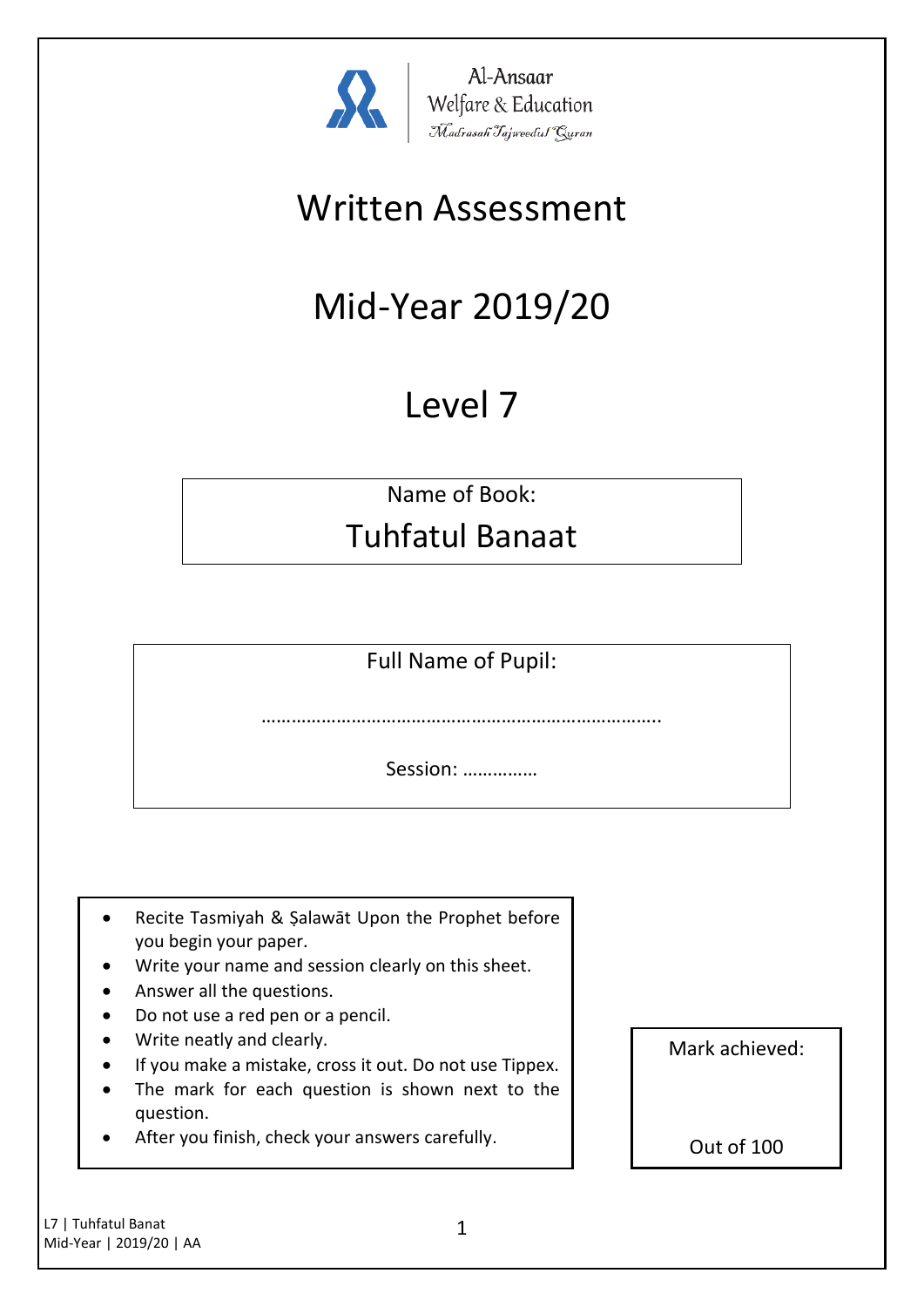## **Section A**

|       | 1. What do the following words mean: | (5) |
|-------|--------------------------------------|-----|
|       | Haydh:                               |     |
|       |                                      |     |
|       | Amaanah:                             |     |
|       |                                      |     |
|       |                                      |     |
|       | Ghusl:                               |     |
|       |                                      |     |
|       | Fardh:                               |     |
|       |                                      |     |
|       | Nifaas:                              |     |
|       |                                      |     |
|       |                                      |     |
|       | Buloogh:                             |     |
|       |                                      |     |
|       | Istihadha:                           |     |
|       |                                      |     |
|       |                                      |     |
|       | Napaak:                              |     |
|       |                                      |     |
| Zikr: |                                      |     |
|       |                                      |     |
|       | Sunnah:                              |     |
|       |                                      |     |
|       |                                      |     |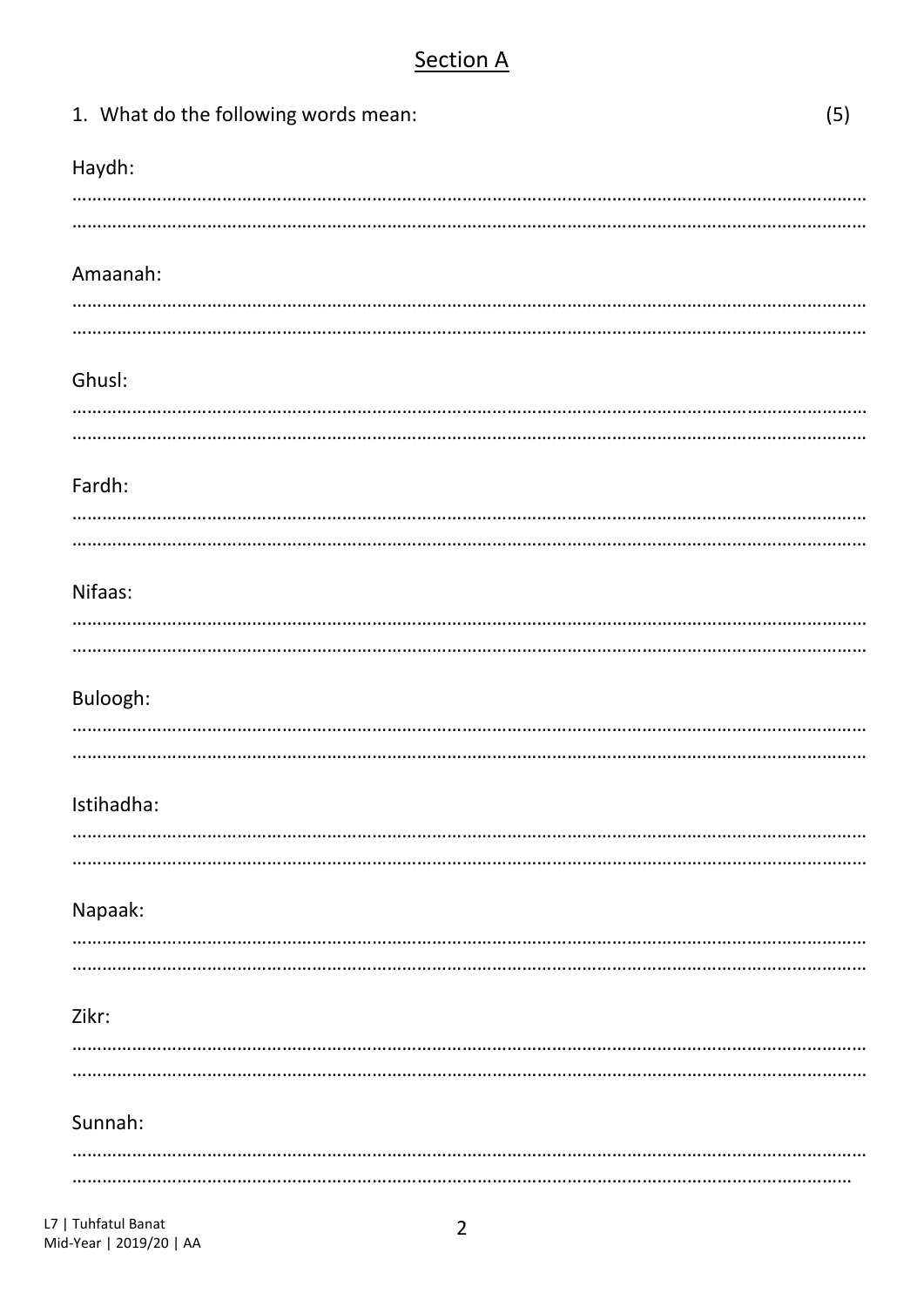### Section B

2. Multiple Choice: Circle / Tick the correct answer. (3)

a) What is the minimum number of days for Haydh?

- 1) 7 days
- 2) 72 hours
- 3) 10 days
- b) From which age is bleeding regarded as Haydh?
	- 1) 14 and a half
	- 2) 9
	- 3) 15
- c) What is the maximum number of days of Haydh?
	- 1) 10 days and nights
	- 2) 7 days and nights
	- 3) 72 hours
- d) Khadijah's Haydh started at 9:45pm and Iftaar is at 9:55pm. Will Khadijah have to do Qadha of this fast?
	- 1) Yes
	- 2) No
	- 3) If she wishes
- e) What is the ruling regarding Ghusl after the completion of Haydh?
	- 1) Fardh
	- 2) Mustahab
	- 3) Sunnah
- f) What is green discharge regarded as?
	- 1) Haydh
	- 2) Nifas
	- 3) Istihadhah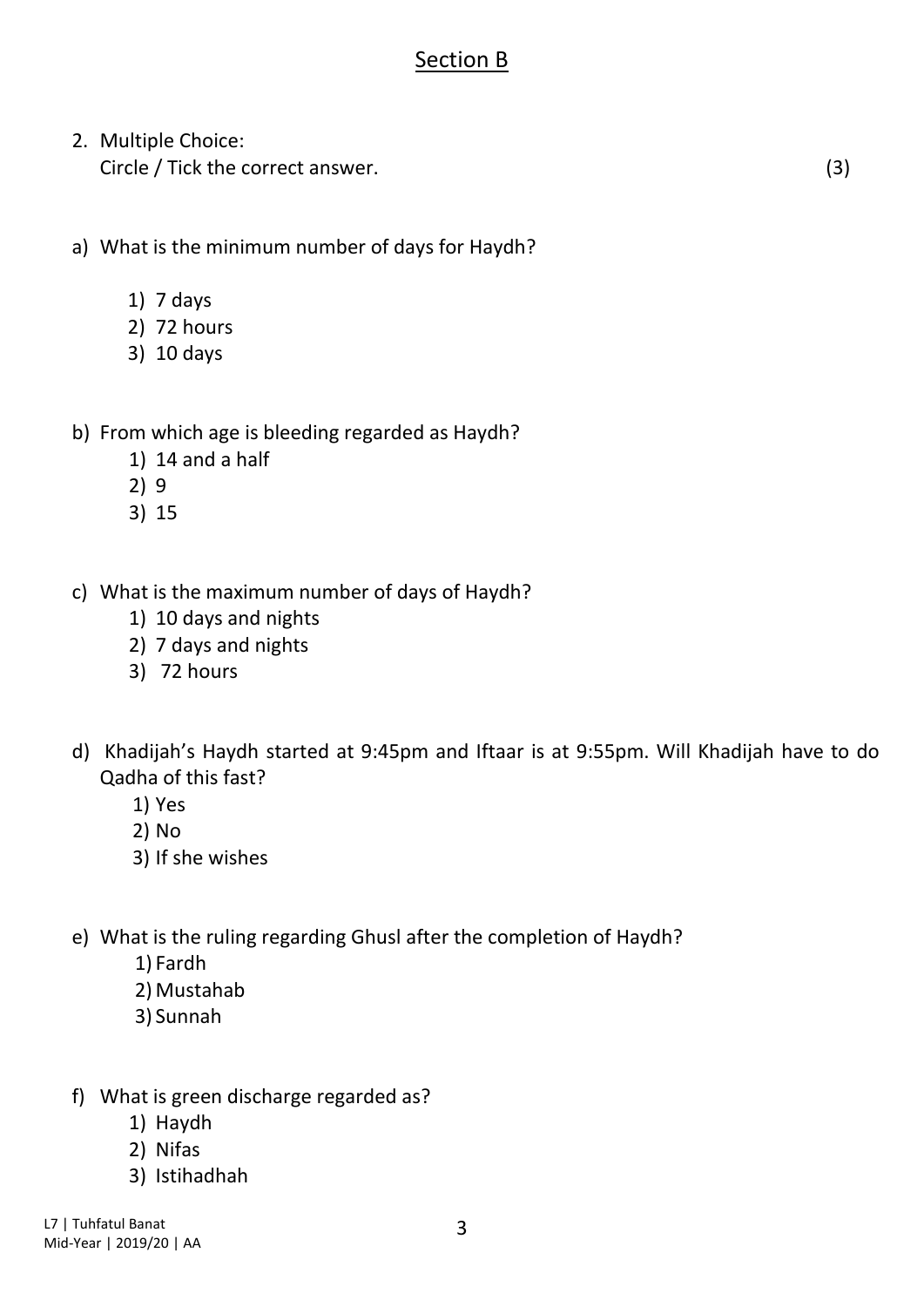1. Complete the table by ticking True or False. (5)

|                |                                                              | <b>True</b> | False |
|----------------|--------------------------------------------------------------|-------------|-------|
| $\mathbf{1}$   | Green discharge is regarded as haydh                         |             |       |
| $\overline{2}$ | It is Sunnah to remove unwanted hair once a week             |             |       |
| 3              | During the state of greater impurity, one is not allowed to  |             |       |
|                | remove hair or clip nails                                    |             |       |
| $\overline{4}$ | Every female has the same menstrual cycle                    |             |       |
| 5              | Qadha fasts will have to be kept for the missed fasts before |             |       |
|                | the next Ramadan                                             |             |       |
| 6              | Ghusl is necessary if you bleed for more than 72 hours       |             |       |
| $\overline{7}$ | You are NOT allowed to touch the Quran during Haydh          |             |       |
| 8              | If Haydh starts during a Salah time, you have to do Qadha of |             |       |
|                | that Salah if it has not been performed yet                  |             |       |
| 9              | The time of Fajr begins before Subha Sadiq                   |             |       |
| 10             | It is Makrooh to read Maghrib Salah after the stars appear   |             |       |

2. Match the boxes by drawing a line. (5)

Ibaadat | Major Impurity Noor Saum Hidaayat Hadath-e-Akbar

Guidance

Acts of worship

Fasting

Devine light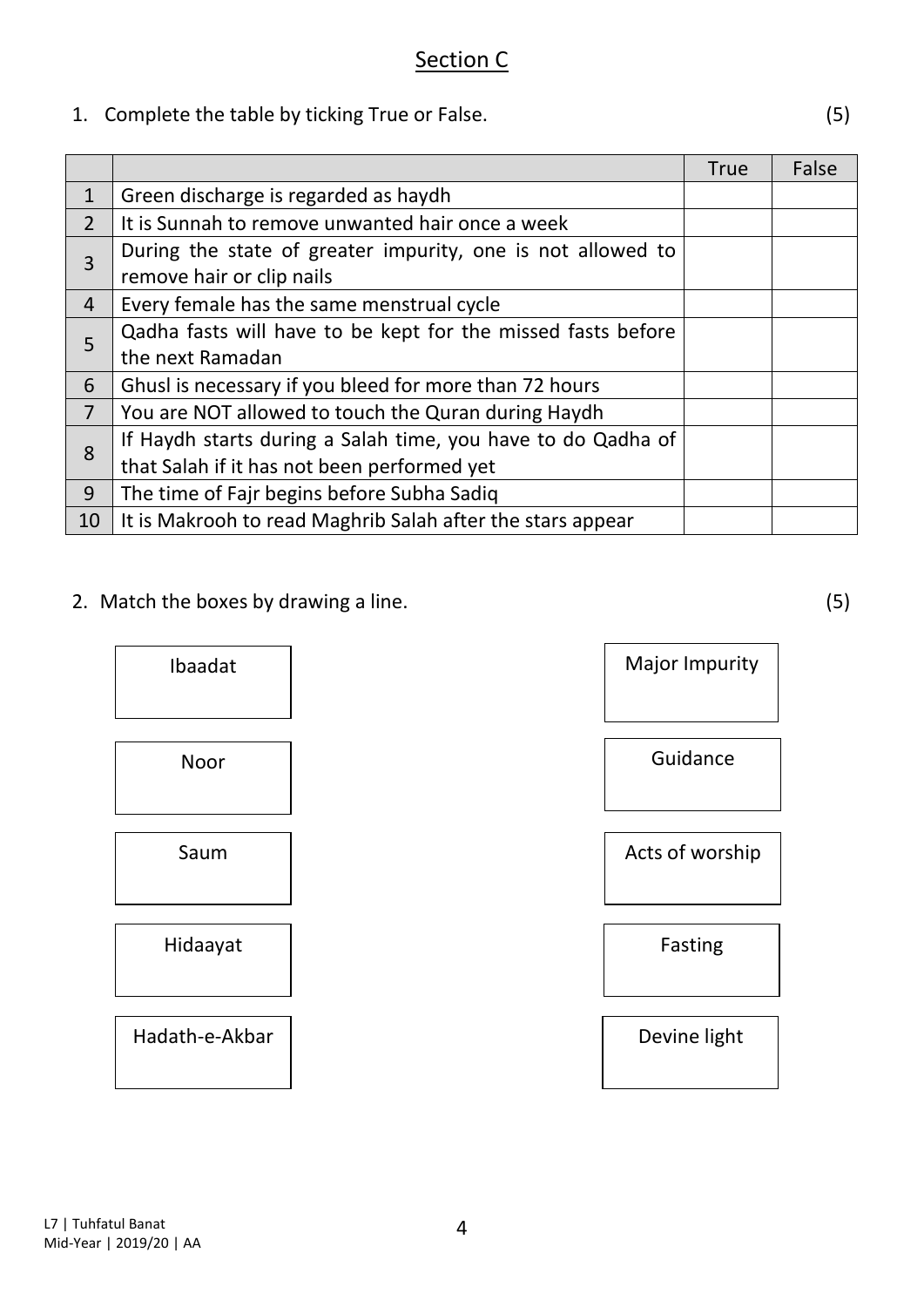#### Section D

Answer the following questions.

- a. Describe the colour of the discharge at the beginning, middle and end of your period.(3)
- b. List three changes which may occur before a girl gets her Haydh?  $(3)$
- c. What are the two causes for odour when a woman changes her pad?  $(2)$
- d. How would you know when your Haydh has stopped?  $(2)$

e. What is Istihaadha? Explain clearly.  $(3)$ 

| f. During Haydh, how should you carry a Quran? |  |
|------------------------------------------------|--|
|                                                |  |
|                                                |  |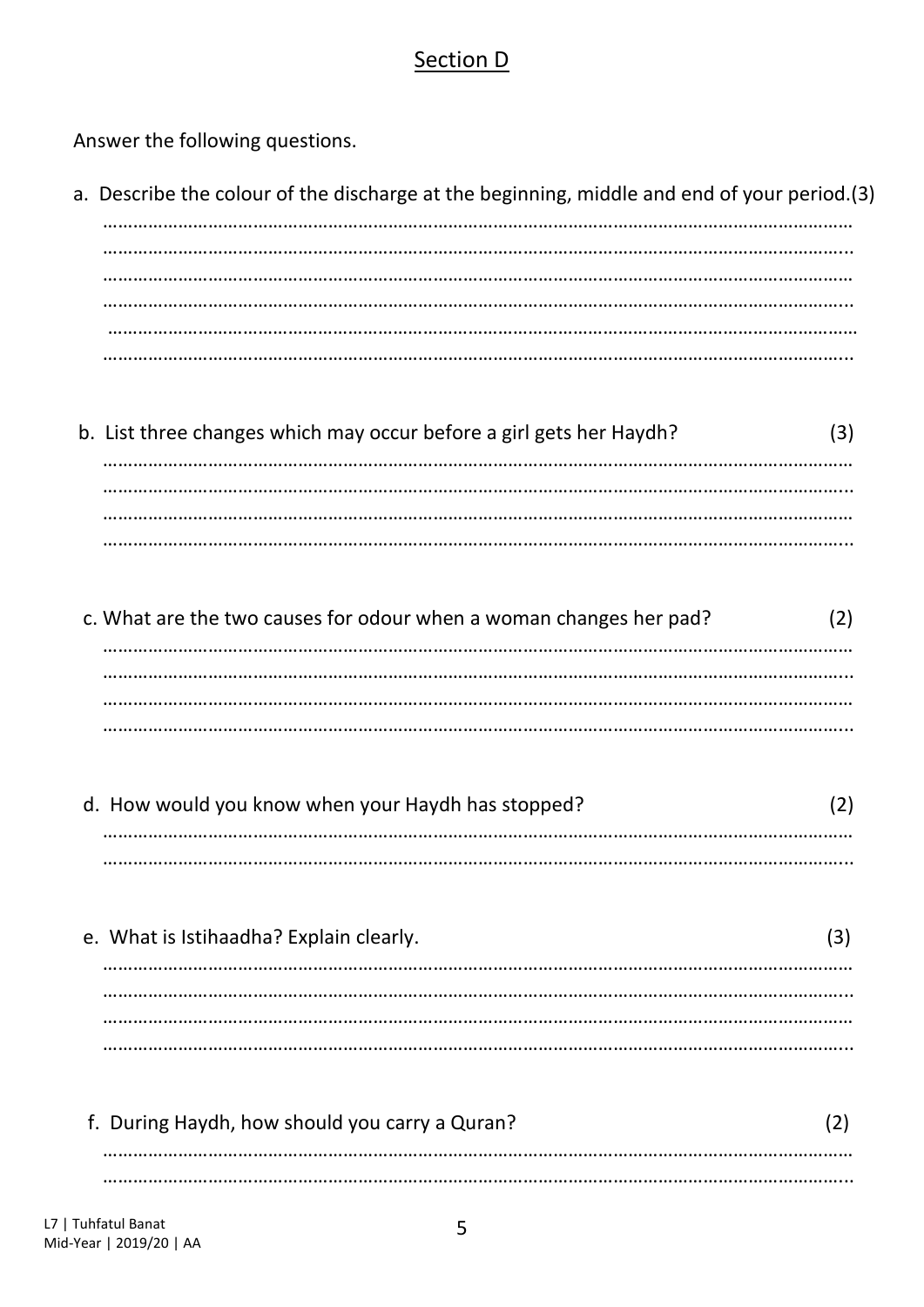#### Section E

Answer the following Haydh calculations. Read each scenario carefully and answer accordingly.

1. Ayesha has a habit of 6 days. She started bleeding on Monday  $1<sup>st</sup>$  June at 7pm and finishes at 11pm on the  $16<sup>th</sup>$  of June. (10)

Working out:

a) What are the total number of bleeding days? ……………………………………………………………………………………………………………………………….

b) How many days will be regarded as Haidh/Istihadha? Why?

………………………………………………………………………………………………………………………………. ………………………………………………………………………………………………………………………………. ……………………………………………………………………………………………………………………………….

- c) How many fasts and Salah will Ayesha need to make up for? Salah: ……………………………………………. Fasts: ……………………………………………..
- d) What day and time will Ayesha have her Ghusl? Day: ………………………………………………… Time: ……………………………………………….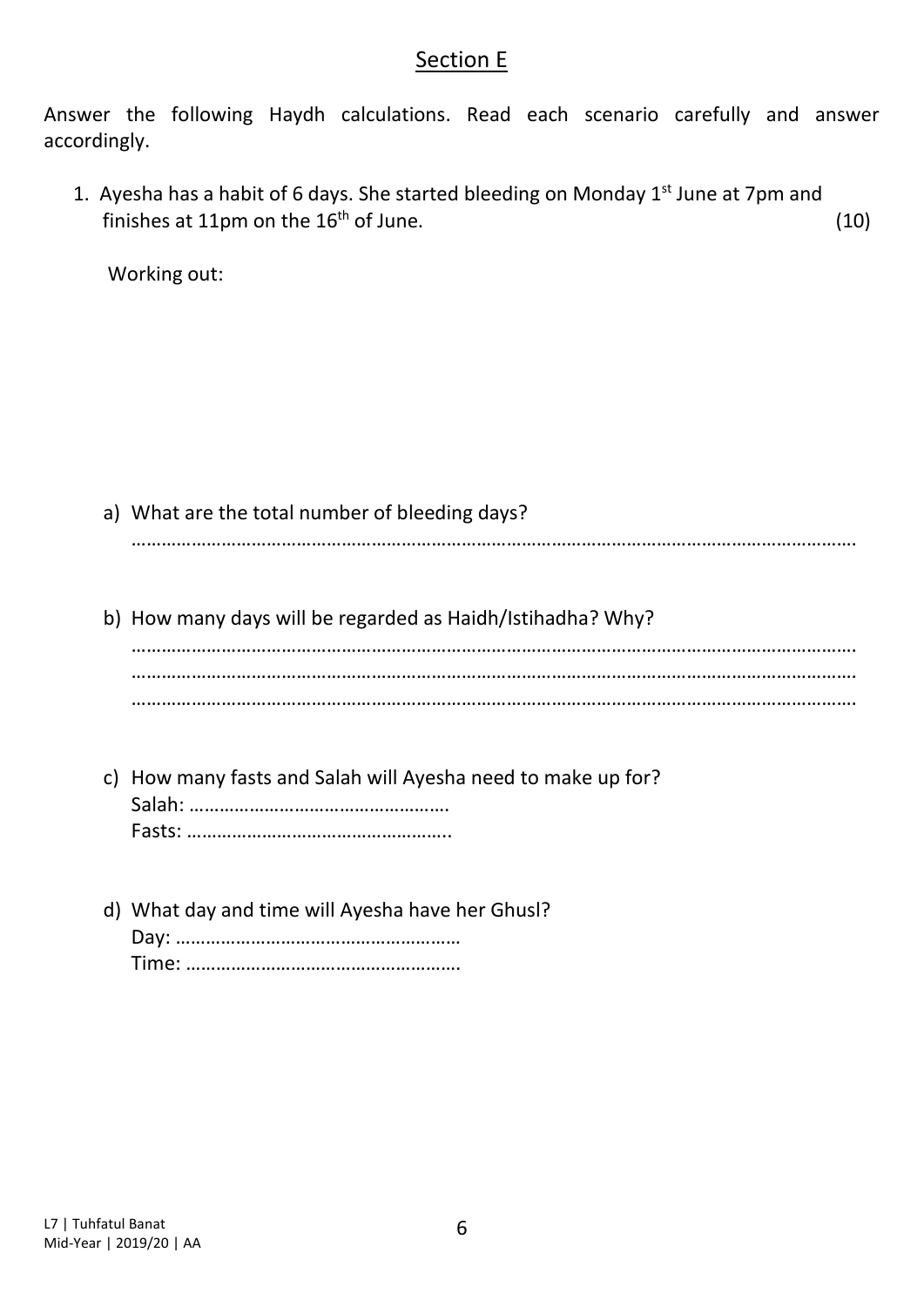2. Amarah has a habit of 5 days. She started bleeding at 5pm on Saturday 19<sup>th</sup> July and stopped bleeding at 9pm on Sunday 27<sup>th</sup> July. (10)

Working out:

#### a. What are the total number of bleeding days?

………………………………………………………………………………………………………………………………..

b. How many days will be regarded as Haidh/Istihadha? Why?

 ……………………………………………………………………………………………………………………………….. ……………………………………………………………………………………………………………………………….. ………………………………………………………………………………………………………………………………..

c. How many fasts and Salah will Ayesha need to make up for?

Salah: ……………………………………………. Fasts: ……………………………………………..

d. What day and time will Ayesha have her Ghusl?

Day: ………………………………………………… Time: ……………………………………………….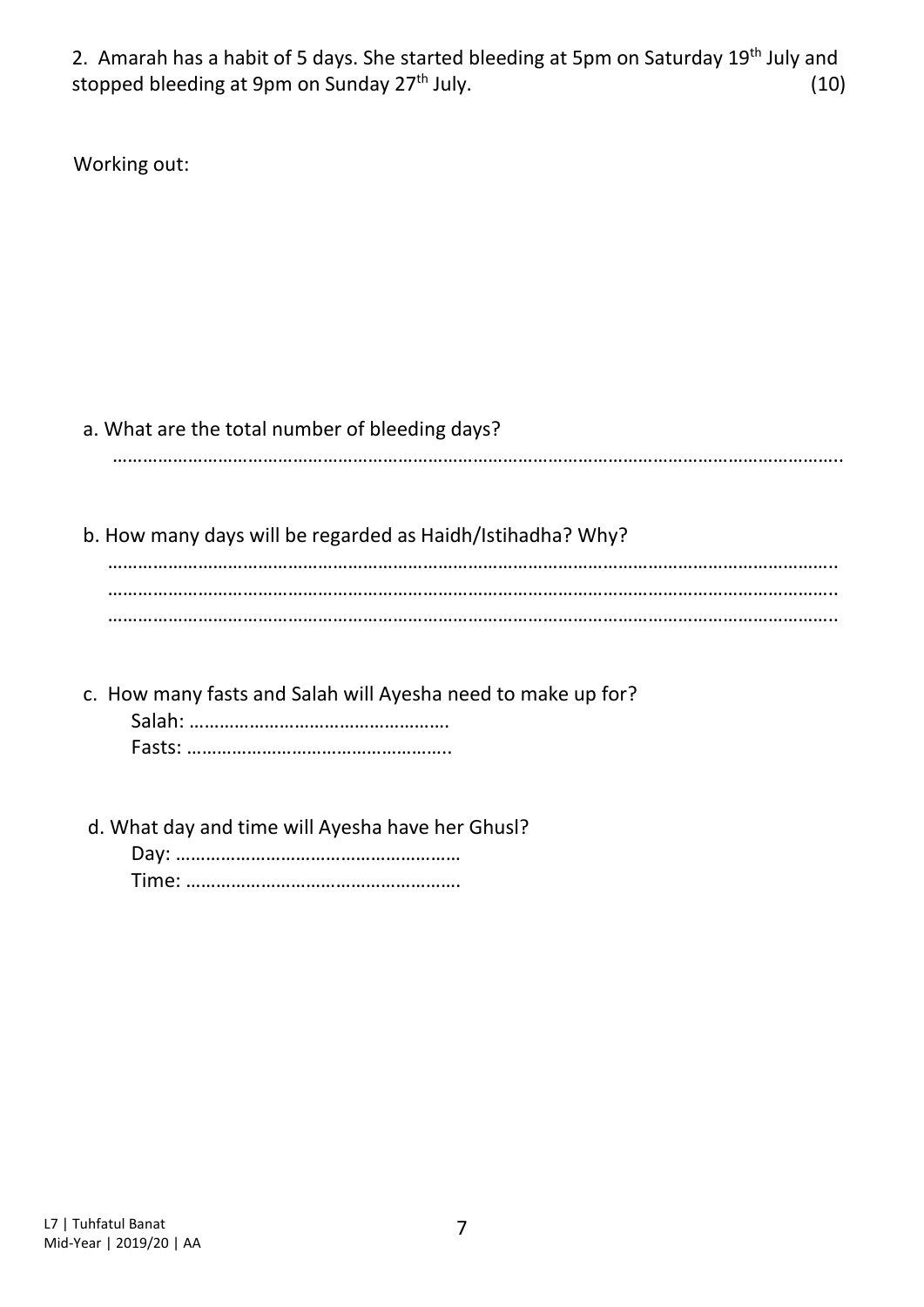3. Kulsum has a habit of 7 days. She started bleeding at 7pm on the  $9<sup>th</sup>$  of Ramadan and stopped bleeding at 4pm on  $21^{st}$  of Ramadan.  $(10)$ 

Working out:

#### a. What are the total number of bleeding days?

…………………………………………………………………………………………………………………………..

- b. How many days will be regarded as Haidh/Istihadha? Why? …………………………………………………………………………………………………………………………… …………………………………………………………………………………………………………………………… ……………………………………………………………………………………………………………………………
- c. How many fasts and Salah will Kuslum need to make up for? Salah: ……………………………………………. Fasts: ……………………………………………..
- d. What day and time will Kulsum have her Ghusl? Day: ………………………………………………… Time: ……………………………………………….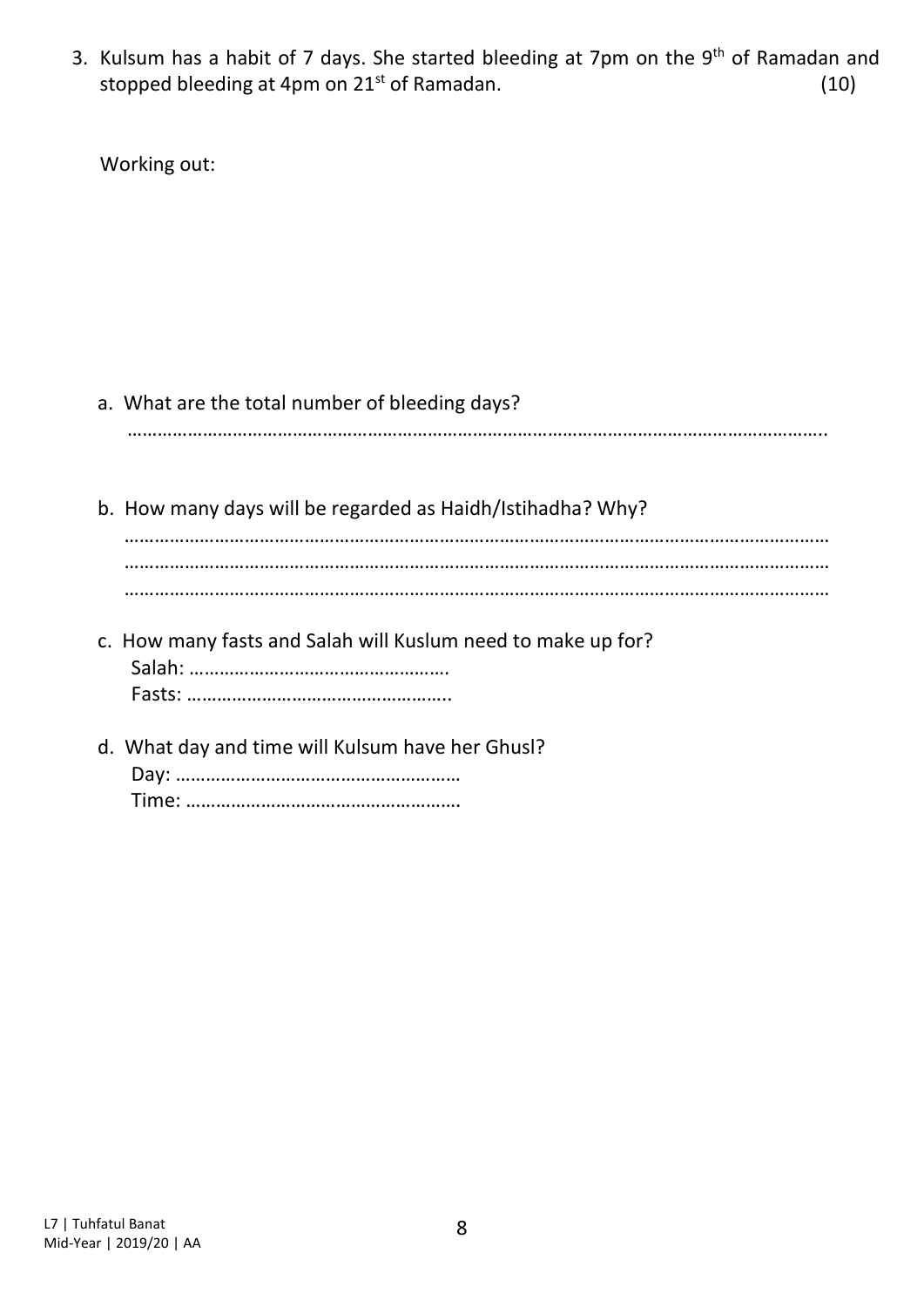#### Section F

1. Explain what the following discharges mean: (6)

| Clear/<br>Milky  |  |
|------------------|--|
| Yellow/<br>Green |  |
| <b>Brown</b>     |  |

#### 2. Complete the table below: (5)

|              | <b>Question</b>                                 | <b>Answer</b> |
|--------------|-------------------------------------------------|---------------|
| 1            | Minimum period of Haydh                         |               |
| $\mathbf{2}$ | Maximum period of Haydh                         |               |
| 3            | Minimum period of cleanliness between two Haydh |               |
| 4            | Maximum period of cleanliness between two Haydh |               |
| 5            | Maximum period one can leave unwanted hair for  |               |

## 3. Put the steps of Sunnah Ghusl in order: (6)

|   | $A$   Wash both hands up to the wrists three times             |
|---|----------------------------------------------------------------|
| B | Make intention                                                 |
|   | C   Pour water over the entire head, right side then left side |
| D | Make Istinjaa                                                  |
| E | Wash off any impurities that may be on the body                |
| F | Make a complete Sunnah Wudhu                                   |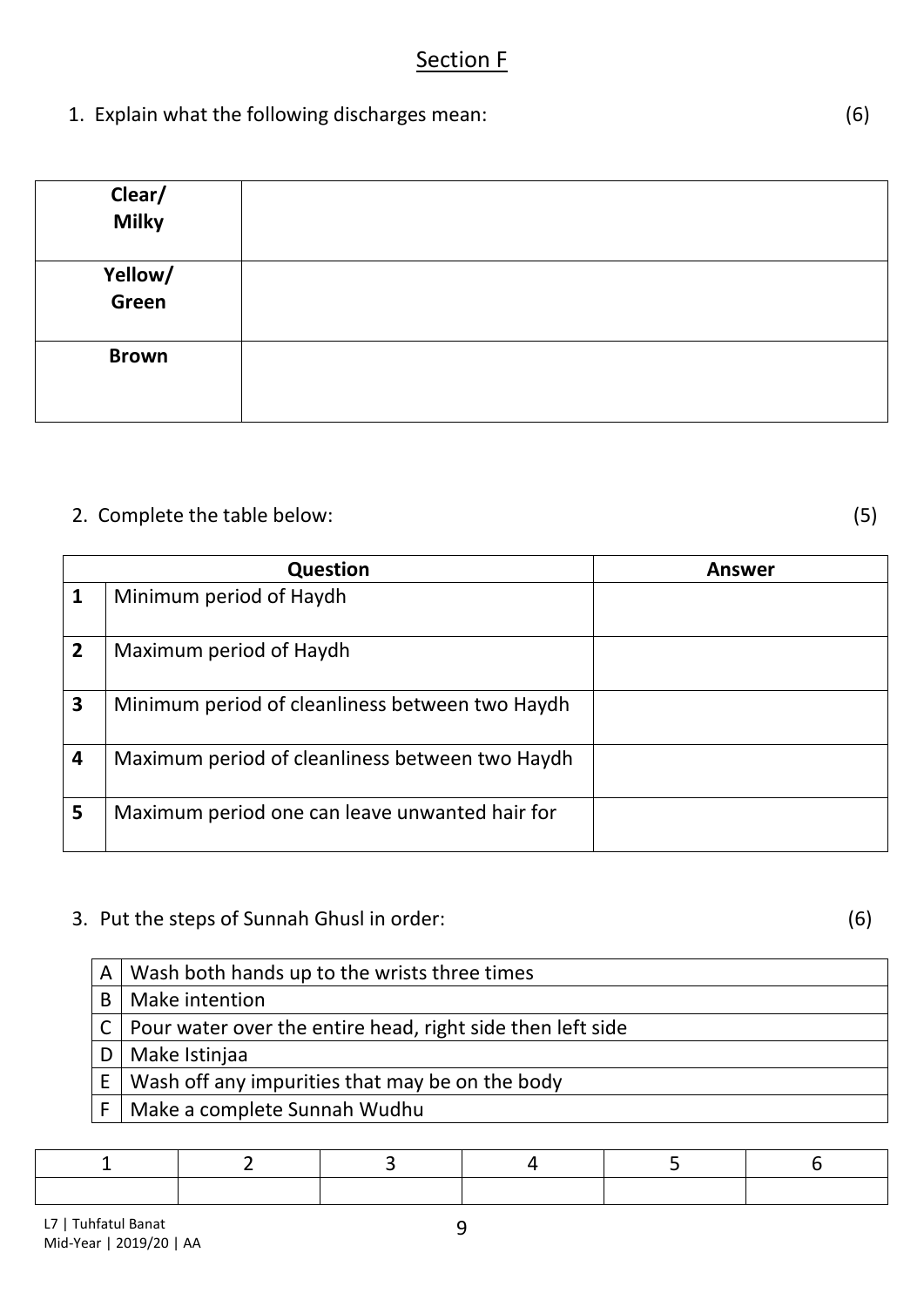### 4. Fill in the table below with the Salah times. (5)

| Salah   | <b>Beginning time</b> | <b>Ending time</b> |
|---------|-----------------------|--------------------|
| Fajr    |                       |                    |
|         |                       |                    |
| Dhuhr   |                       |                    |
|         |                       |                    |
| Asr     |                       |                    |
|         |                       |                    |
| Maghrib |                       |                    |
|         |                       |                    |
| Esha    |                       |                    |
|         |                       |                    |

## 5. Fill in the table below. (4)

|        | Who are they? | How to cover in front of them |
|--------|---------------|-------------------------------|
| Mahram |               |                               |
|        |               |                               |
|        |               |                               |
|        |               |                               |
| Ghair  |               |                               |
| Mahram |               |                               |
|        |               |                               |
|        |               |                               |

| 6. When should a girl ensure she is observing the laws of Satr? |  |
|-----------------------------------------------------------------|--|
|                                                                 |  |
|                                                                 |  |